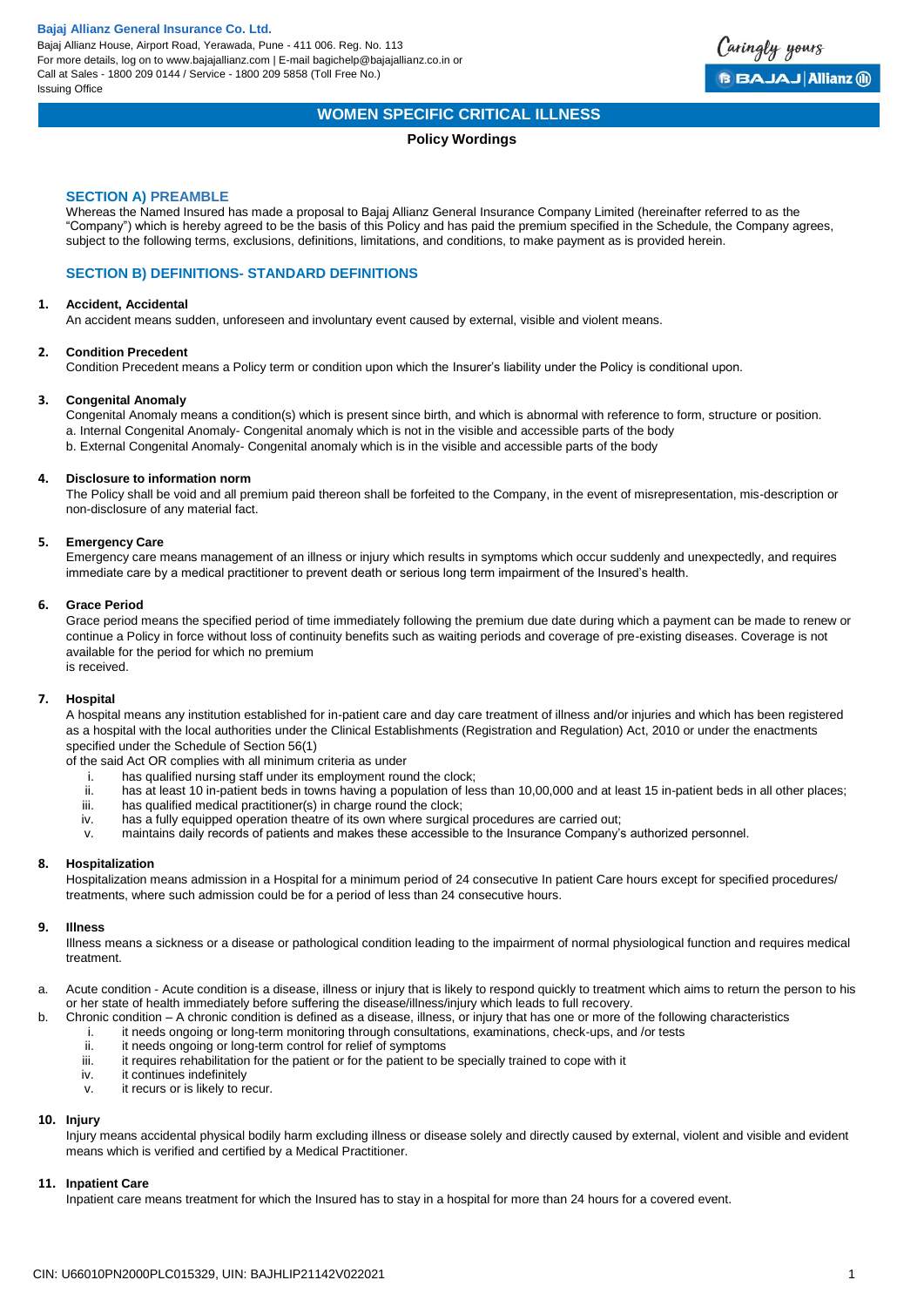Bajaj Allianz House, Airport Road, Yerawada, Pune - 411 006. Reg. No. 113 For more details, log on to www.bajajallianz.com | E-mail bagichelp@bajajallianz.co.in or Call at Sales - 1800 209 0144 / Service - 1800 209 5858 (Toll Free No.) Issuing Office



## **WOMEN SPECIFIC CRITICAL ILLNESS**

#### **12. Intensive Care Unit**

Intensive care unit means an identified section, ward or wing of a hospital which is under the constant supervision of a dedicated medical practitioner(s), and which is specially equipped for the continuous monitoring and treatment of patients who are in a critical condition, or require life support facilities and where the level of

care and supervision is considerably more sophisticated and intensive than in the ordinary and other wards.

## **13. ICU Charges**

ICU (Intensive Care Unit) Charges means the amount charged by a Hospital towards ICU expenses which shall include the expenses for ICU bed, general medical support services provided to any ICU patient including monitoring devices, critical care nursing and intensivist charges.

#### **14. Medical Advice**

Medical advice means any consultation or advice from a Medical Practitioner including the issuance of any prescription or follow up prescription.

#### **15. Medical expenses**

Medical Expenses means those expenses that an Insured has necessarily and actually incurred for medical treatment on account of Illness or Accident on the advice of a Medical Practitioner, as long as these are no more than would have been payable if the Insured had not been Insured and no more than other hospitals or Medical practitioners in the same locality would have charged for the same medical treatment.

#### **16. Medical Practitioner/ Physician**

A Medical Practitioner is a person who holds a valid registration from the Medical Council of any State or Medical Council of India or Council for Indian Medicine or for Homeopathy set up by the Government of India or a State Government and is thereby entitled to practice medicine within its jurisdiction; and is acting within the scope and jurisdiction of license.

#### **17. Migration**

Migration means, the right accorded to health insurance policyholders (including all members under family cover and members of group health insurance policy), to transfer the credit gained for pre-existing conditions and time bound exclusions, with the same insurer

#### **18. Network Provider**

Network Provider means hospitals or health care providers enlisted by an insurer, TPA or jointly by an Insurer and TPA to provide medical services to an insured by a cashless facility.

## **19. Non- Network Provider**

Non-Network provider means any hospital, day care centre or other provider that is not part of the network.

#### **20. Notification of Claim**

Notification of claim means the process of intimating a claim to the insurer or TPA through any of the recognized modes of communication.

#### **21. Pre-Existing Disease**

- Pre- existing disease means any condition, ailment or injury or disease
- a. That is/are diagnosed by a physician within 48 months prior to the effective date of the policy issued by the insurer or its reinstatement **Or**
- b. For which medical advice or treatment was recommended by, or received from, a physician within 48 months prior to the effective date of the policy issued by the insurer or its reinstatement.

### **22. Portability**

Portability means the right accorded to an individual health insurance policyholder (including all members under family cover) to transfer the credit gained for pre-existing conditions and time-bound exclusions from one insurer to another.

#### **23. Qualified Nurse**

Qualified nurse means a person who holds a valid registration from the Nursing Council of India or the Nursing Council of any state in India.

## **24. Reasonable and Customary charges**

Reasonable and Customary charges means the charges for services or supplies, which are the standard charges for the specific provider and consistent with the prevailing charges in the geographical area for identical or similar services, taking into account the nature of the illness / injury involved.

#### **25. Renewal**

Renewal means the terms on which the contract of insurance can be renewed on mutual consent with a provision of grace period for treating the renewal continuous for the purpose of gaining credit for pre-existing diseases, time-bound exclusions and for all waiting periods.

#### **26. Surgery or Surgical Procedure**

Surgery or Surgical Procedure means manual and / or operative procedure (s) required for treatment of an illness or injury, correction of deformities and defects, diagnosis and cure of diseases, relief from suffering and prolongation of life, performed in a hospital or day care centre by a medical practitioner.

#### **27. Unproven/Experimental treatment**

Unproven/Experimental treatment means treatment, including drug Experimental therapy, which is not based on established medical practice in India, is treatment experimental or unproven.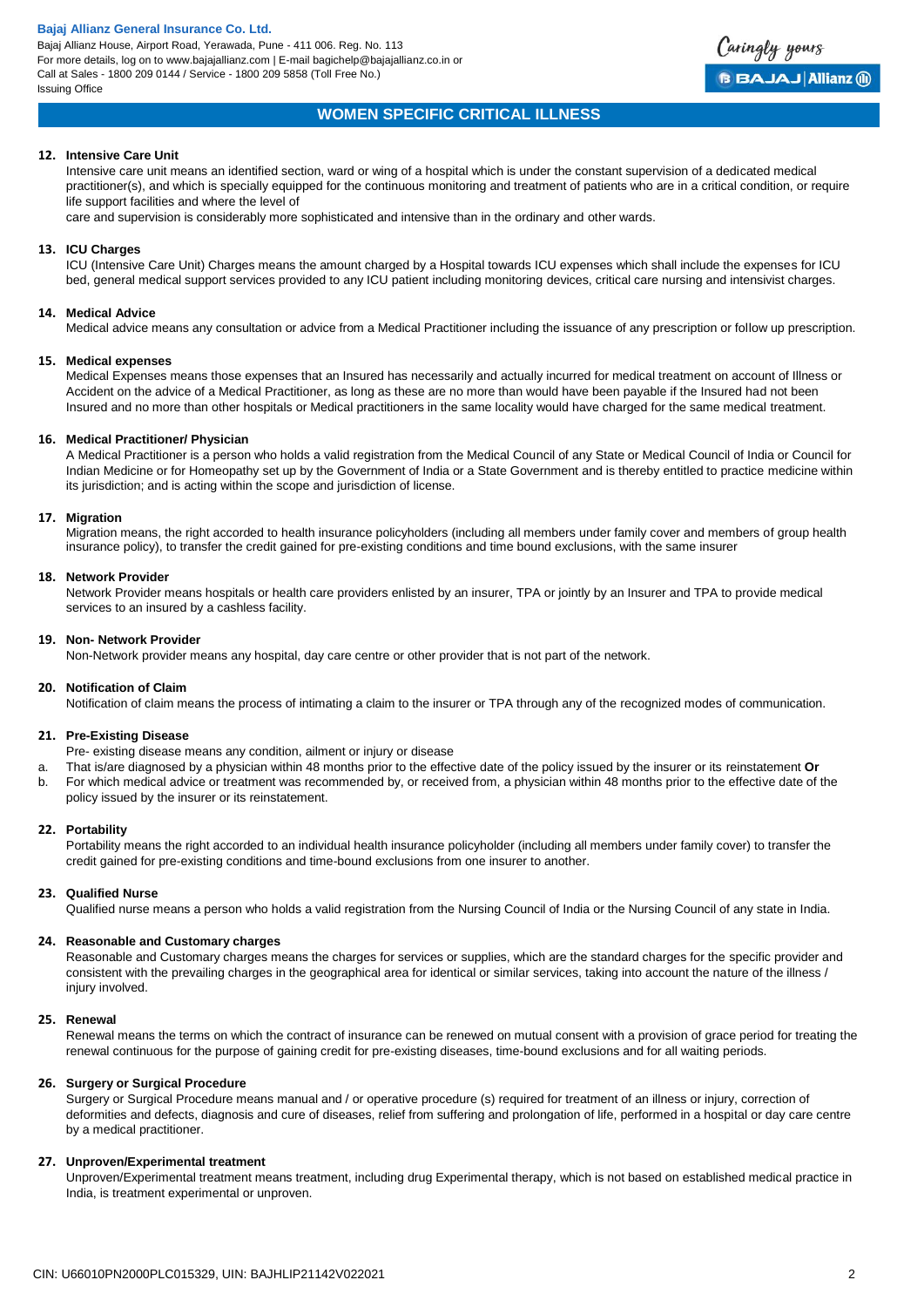

# **WOMEN SPECIFIC CRITICAL ILLNESS**

## **SECTION B) DEFINITIONS- SPECIFIC DEFINITIONS**

#### **1. Critical Illness Benefit**

Means the amount specified in the Schedule, which is the maximum amount for which the Company may be liable to make payment for any Critical Illness.

#### **2. Family-**

**Includes** the Self, Sister, Mother, Mother-in-law.

### **3. Limit of Indemnity**

Limit of Indemnity represents Our maximum liability to make payment for each and every claim per person and collectively for all persons mentioned in the Schedule during the policy period and in the aggregate for the person(s) named in the schedule during the policy period, and means the amount stated in the Schedule against each Cover

#### **4. Nominee**

Nominee means a person designated by You to receive the proceeds of this Policy upon Your death.

#### **5. Policy**

Policy means the proposal, the Schedule (and any endorsements attaching to or forming part thereof) and the policy document.

#### **6. Policy Period**

Policy Period means the period between the commencement date and the expiry date specified in the Schedule and includes both the commencement date as well as the expiry date.

#### **7. Proposal**

The proposal form and other information and documentation supplied to us in considering whether and on what terms to offer this insurance.

- **8. Schedule** means the schedule and any annexure to it.
- **9. You, Your, Yourself/ Your Family** named in the schedule means the person or persons that We insure as set out in the Schedule
- **10. We, Us, Our, Ours** means the Bajaj Allianz General Insurance Company Limited.

## **SECTION C) COVERAGE**

#### **Scope of Cover-**

The Company hereby agrees to pay expenses in respect of an admissible claim, any or all of the following covers subject to the Sum Insured, limits, terms, conditions and definitions, exclusions contained or otherwise expressed in this Policy.

#### **Operative Part**

If the Insured is diagnosed as suffering from a Critical Illness which first occurs or manifests itself during the Policy Period, and if the Insured survives for a minimum of 30 days from the date of diagnosis, the Company shall pay a Critical Illness Benefit, as specified under the policy schedule.

**Policy Tenure** 1 Year, 2 Year, 3 Year

## **CRITICAL ILLNESS**

## **I. Critical Illness Cover**

#### **Breast Cancer**

The diagnosis by a Consultant oncologist of the presence of malignant tumour of breast characterised by the uncontrollable growth and spread of malignant cells and the invasion and destruction of normal tissue microscopically confirmed by Consultant pathologist

# **Specific Exclusions**

- I. Tumours, which are histologically described as pre malignant and Ductal /Lobular carcinoma in situ of the breast.
- II. Breast Lumps e.g. fibro adenoma, fibrocystic diseases of breast etc.
- III. All hyperkeratoses or basal cells carcinomas, melanomas, squamous cell carcinoma, Kaposi's sarcoma and other tumours associated with HIV infections or AIDS.

#### b. **Fallopian Tube Cancer**

The clinical diagnosis by a Consultant oncologist of the presence of malignant tumour or lesion of the Fallopian Tubes characterised by the uncontrollable growth and spread of malignant cells and the invasion and destruction of normal tissue microscopically confirmed by the Consultant pathologist.

## **Specific Exclusions**

Carcinoma in situ, dysplasia, inflammatory masses, Hydatidiform mole, trophoblastic tumours.

#### c. **Uterine/Cervical Cancer**

The clinical diagnosis by a Consultant oncologist of the presence of malignant tumour or lesion of the uterine cervix/ uterine endometrium characterized by the uncontrollable growth and spread of malignant cells and the invasion and destruction of normal tissue at the respective site microscopically confirmed by the Consultant pathologist.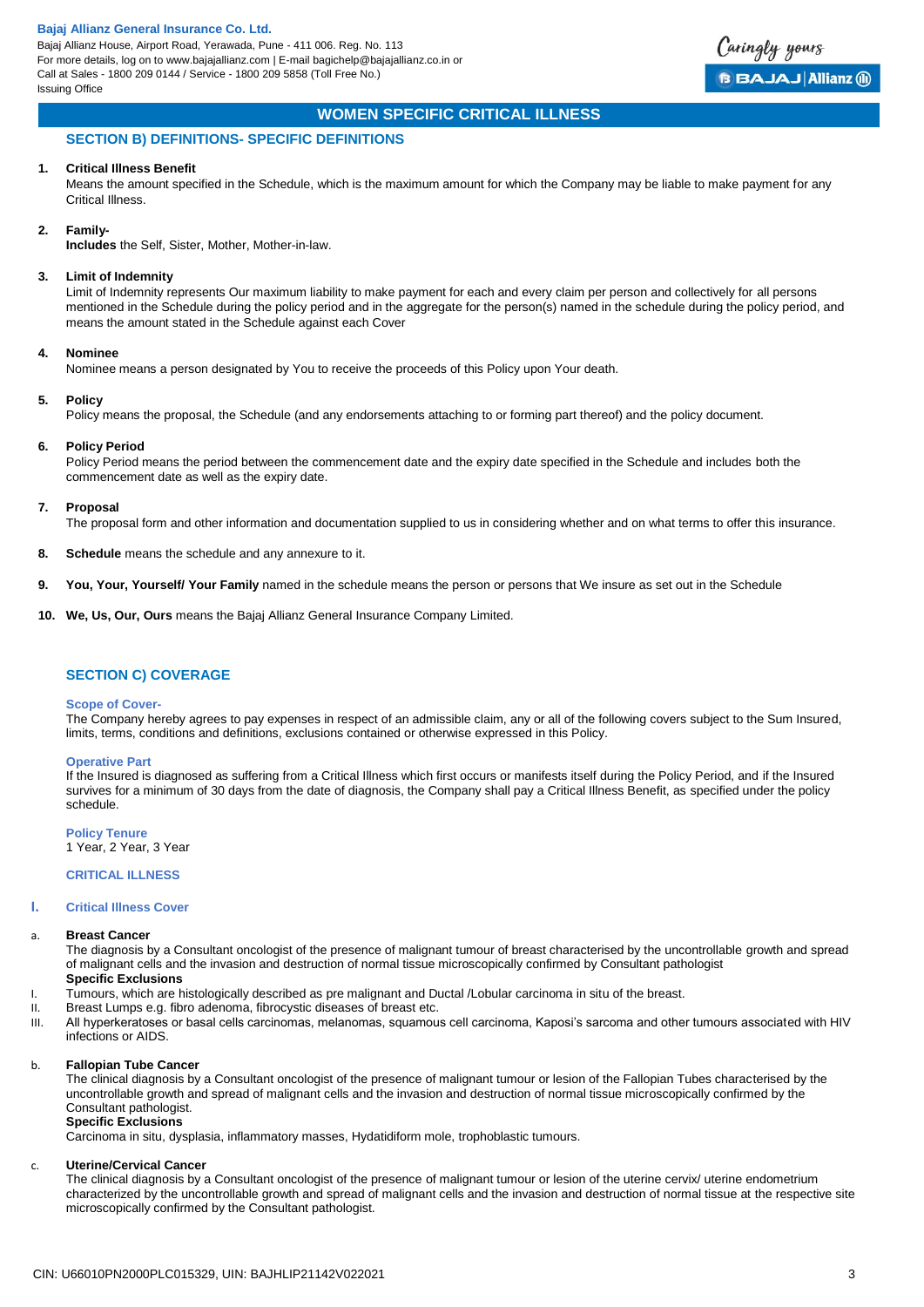Bajaj Allianz House, Airport Road, Yerawada, Pune - 411 006. Reg. No. 113 For more details, log on to www.bajajallianz.com | E-mail bagichelp@bajajallianz.co.in or Call at Sales - 1800 209 0144 / Service - 1800 209 5858 (Toll Free No.) Issuing Office



## **WOMEN SPECIFIC CRITICAL ILLNESS**

#### **Specific Exclusions**

- I. Tumours showing the malignant changes of carcinoma in situ (including cervical dysplasia CIN-1, CIN-2, and CIN- 3);<br>II. Squamous Intraepithelial Lesion (SIL)
- II. Squamous Intraepithelial Lesion (SIL)<br>III. Fibroid. endometriosis. cystic lesions.
- Fibroid, endometriosis, cystic lesions, Hyperplasia of any type presenting as tumours
- IV. Hydatidiform mole, trophoblastic tumours

#### d. **Ovarian Cancer**

The clinical diagnosis by a Consultant oncologist of the presence of malignant tumour or lesion of the ovary, characterised by the uncontrollable growth and spread of malignant cells and the invasion and destruction of normal tissue microscopically confirmed by the Consultant pathologist **Specific Exclusions**

- I. Non cancerous (benign) ovarian masses including abscesses or infections, fibroids, cysts, polycystic ovaries, endometriosis-related masses,
- II. Hydatidiform mole, trophoblastic tumours

#### e. **Vaginal Cancer**

The clinical diagnosis by a Consultant oncologist of the presence of malignant tumour or lesion of the vagina characterised by the uncontrollable growth and spread of malignant cells and the invasion and destruction of normal tissue microscopically confirmed by the Consultant pathologist. **Specific Exclusions**

Vulval cancers/tumours Vaginal /Vulval granulomatous diseases.

#### f. **Permanent Paralysis of Limbs**

Total and irreversible loss of use of two or more limbs as a result of injury or disease of the brain or spinal cord. A specialist medical practitioner must be of the opinion that the paralysis will be permanent with no hope of recovery and must be present for more than 3 months.

#### g. **Multitrauma**

The diagnosis and certification by a Consultant surgeon of a severe injury due to an accident resulting in multiple fractures (excluding hairline fractures) involving long bones of upper or lower limbs, vertebral column, head and/or injury to internal organs endangering insured's life due to traumatic/ hemorrhagic shock (involving two or more sites on the body)

#### **Specific exclusions**

Fracture at single site on the body, Injuries involving fractures of small bones of hand, feet, ribs even if multiple are excluded. These exclusions are applicable to any type of fracture such as open or closed, displaced or undisplaced, simple or compound types.

#### h. **Burns**

Burns involving 40% or more of the body surface area (as calculated on rule of 9 for each area of body affected) OR second or third degree burns caused by accidental thermal, electric, chemical burn injury.

## **Specific exclusions**

Radiation induced burns are specifically excluded.

## **II. Congenital Disability Benefit**

An amount equal to 50% of the sum assured will be payable under the plan, on the birth of the child with any one or more of the Congenital Disabilities listed below and the child survives 30 days from the date of diagnosis. This benefit will be available for first two children only and will not be available if the birth of the child occurs after the proposer attains the age of 40 years.

#### **a. Down's syndrome**

Diagnosis confirmed by chromosomal analysis showing trisomy 21 pattern (an extra chromosome), translocation (a breaking off of one chromosome and attaching to another), or mosaicism (some cells have 46 chromosomes and some have 47); resulting in genetic, physical, mental defects.

#### **b. Congenital cyanotic heart disease**

Congenital heart diseases characterised by presence of cyanosis at birth due to any one or more of the following cardiac lesions.

- i. Tetrology of Fallot<br>ii. Transposition of qu
- Transposition of great vessels
- iii. Total Anomalous pulmonary venous drainage
- iv. Truncus Arteriosus,
- v. Tricuspid Atresia,
- vi. Hypoplastic Left Heart Syndrome

#### **c. Tracheo-esophageal fistula**

Fistula detected at birth due to developmental defect of either trachea and or esophagus, excluding any other cause for such a fistula

#### **d. Cleft Palate with or without cleft lip**

The cleft in the soft or hard palate, partial or complete, unilateral or bilateral, which is due to developmental defect present at birth either as a single defect or with additional defect of cleft lip.

**Special Exclusions**

Cleft lip alone is specifically excluded.

#### **e. Spina bifida**

Presence of developmental vertebral column defect resulting in incomplete closure of spinal column with meningocoele / myelomeningocole. **Specific Exclusions**

Spina bifida occulta is specifically excluded.

**Special condition** 

For a claim to be admissible under this section the member should also have conceived during the policy period.

**Please note** The company's liability under I) and II) together would be restricted to the sum insured.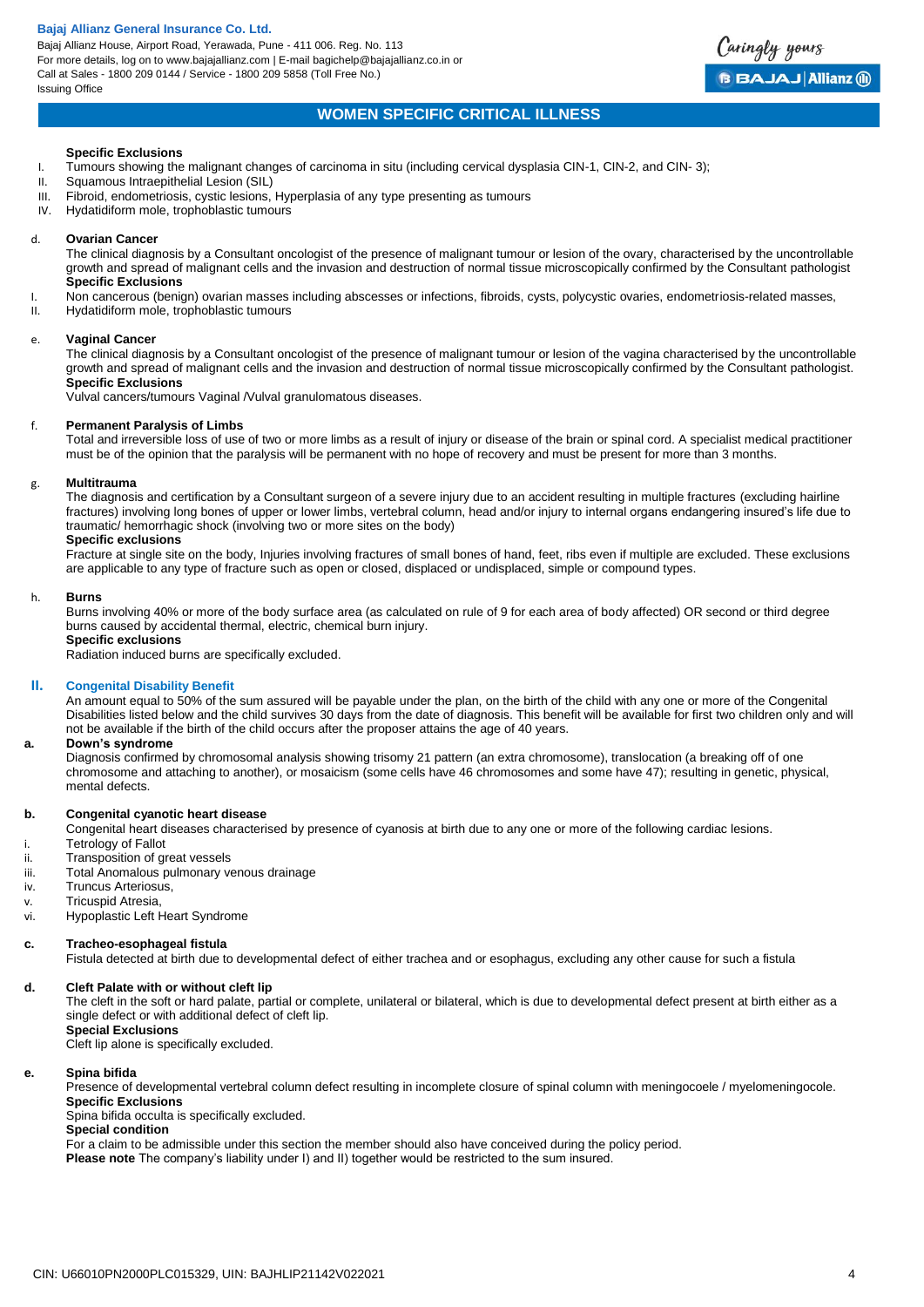Bajaj Allianz House, Airport Road, Yerawada, Pune - 411 006. Reg. No. 113 For more details, log on to www.bajajallianz.com | E-mail bagichelp@bajajallianz.co.in or Call at Sales - 1800 209 0144 / Service - 1800 209 5858 (Toll Free No.) Issuing Office



## **WOMEN SPECIFIC CRITICAL ILLNESS**

#### **III. Children Education Bonus**

In the event of a Claim being admissible under Section I (Critical Illness) the policy will pay Children's Education Bonus for future education of the children (one or more). The amount payable under this section would be restricted to Rs 25000/- for one or more child put together.

#### **IV. Loss of Job**

In the event of the insured person losing her job within a period of 3 months of the date of diagnosis of any of the Critical Illness as covered in the policy, the policy will pay an amount of Rs 25000/- towards loss of employment. For a claim to be admissible under this section the claim under Section I should be admissible.

## **Specific Exclusions**

Loss of Job due to voluntary resignation from service is excluded.

## **SECTION D) EXCLUSIONS UNDER THE POLICY – WAITING PERIOD**

### **Waiting Period**

1. Any Critical Illness diagnosed within the first 90 days of the date of commencement of the Policy is excluded. This exclusion shall not apply to an Insured for whom coverage has been renewed, without a break, for subsequent years. This exclusion is not applicable to Section C) Coverage- Critical Illness (g) Multitrauma and (h) Burns

## **SECTION D) EXCLUSIONS UNDER THE POLICY - SPECIFIC EXCLUSIONS**

- 1. Any Critical Illness for which care, treatment, or advice was recommended by or received from a Physician, or which first manifested itself or was contracted before the start of the Policy Period, or for which a claim has or could have been made under any earlier policy.
- 2. Any sexually transmitted diseases or any condition directly or indirectly caused by or associated with Human T-Cell Lymphotropic Virus type III (III LB III) or Lymphadinopathy Associated Virus (LAV) or the Mutants Derivative or Variations Deficiency Syndrome or any Syndrome or condition of a similar kind commonly referred to as AIDS.
- 3. Treatment arising from or traceable to pregnancy, childbirth postpartum complications including but not limited to caesarian section, birth defects and congenital anomalies. This exclusion does not apply to Section CII Congenital Disability Benefit of the Policy.
- 4. Occupational diseases.
- 5. War, whether war be declared or not, invasion, act of foreign enemy, hostilities, civil war, insurrection, terrorism or terrorist acts or activities, rebellion, revolution, mutiny, military or usurped power, riot, strike, lockout, military or popular uprising, civil commotion, martial law or loot, sack or pillage in connection therewith, confiscation or destruction by any government or public authority or any act or condition incidental to any of the above.
- 6. Naval or military operations of the armed forces or airforce and participation in operations requiring the use of arms or which are ordered by military authorities for combating terrorists, rebels and the like.
- 7. Any natural peril (including but not limited to storm, tempest, avalanche, earthquake, volcanic eruptions, hurricane, or any other kind of natural hazard).
- 8. Radioactive contamination.
- 9. Consequential losses of any kind, be they by way of loss of profit, loss of opportunity, loss of gain, business interruption, market loss or otherwise, or any claims arising out of loss of a pure financial nature such as loss of goodwill or any legal liability of any kind whatsoever.
- 10. Intentional self-injury and/or the use or misuse of intoxicating drugs and/or alcohol.

## **SECTION E) CONDITIONS- STANDARD GENERAL TERMS AND CLAUSES**

#### **1. Disclosure of information**

The policy shall be void and all premium paid thereon shall be forfeited to the Company in the event of misrepresentation, mis description or non-disclosure of any material fact by the policyholder.

#### **2. Condition Precedent to Admission of Liability**

The terms and conditions of the policy must be fulfilled by the Insured Person for the Company to make any payment for claim(s) arising under the policy.

## **3. Premium Payment in Instalments (Wherever applicable)**

If the insured person has opted for Payment of Premium on an instalment basis i.e. Annual (for long term polices only), Half Yearly, Quarterly or Monthly, as mentioned in the policy Schedule/Certificate of Insurance, the following Conditions shall apply (notwithstanding any terms contrary elsewhere in the policy)

- **i.** Grace Period of 15 days would be given to pay the instalment premium due for the policy.
- **ii.** During such grace period, coverage will not be available from the due date of instalment premium till the date of receipt of premium by Company.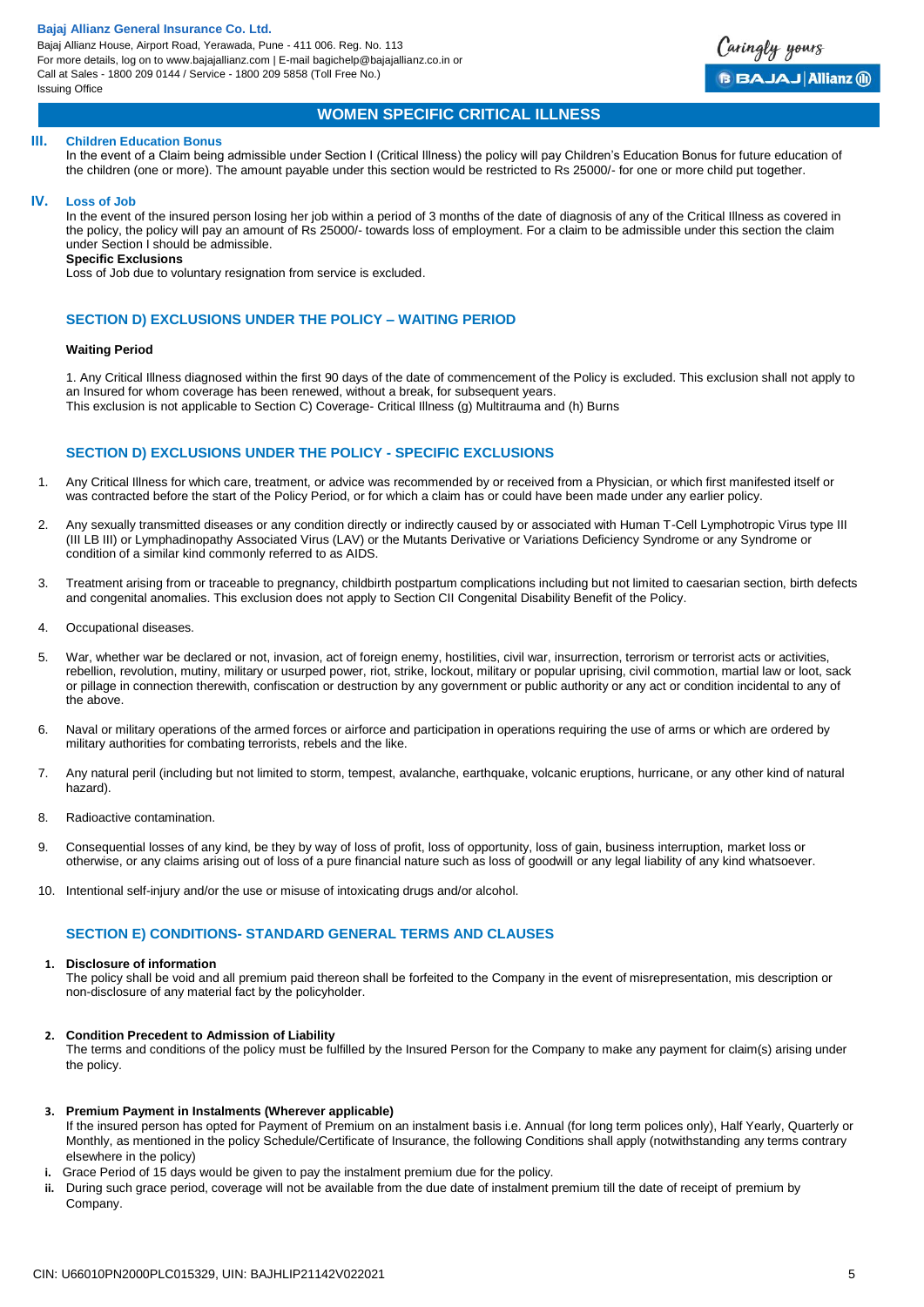

## **WOMEN SPECIFIC CRITICAL ILLNESS**

- **iii.** The insured person will get the accrued continuity benefit in respect of the "Waiting Periods", "Specific Waiting Periods" in the event of payment of premium within the stipulated grace Period.
- **iv.**No interest will be charged If the instalment premium is not paid on due date.
- **v.** In case of instalment premium due not received within the grace period, the policy will get cancelled.
- **vi.**In the event of a claim, all subsequent premium instalments shall immediately become due and payable.
- **vii.** The company has the right to recover and deduct all the pending installments from the claim amount due under the policy.

## **4. Complete Discharge**

Any payment to the policyholder, insured person or his/ her nominees or his/ her legal representative or assignee or to the Hospital, as the case may be, for any benefit under the policy shall be a valid discharge towards payment of claim by the Company to the extent of that amount for the particular claim

## **5. Multiple Policies**

- i. ln case of multiple policies taken by an insured person during a period from one or more insurers to indemnify treatment costs, the insured person shall have the right to require a settlement of his/her claim in terms of any of his/her policies. ln all such cases the insurer chosen by the insured person shall be obliged to settle the claim as long as the claim is within the limits of and according to the terms of the chosen policy.
- ii. lnsured person having multiple policies shall also have the right to prefer claims under this policy for the amounts disallowed under any other policy / policies even if the sum insured is not exhausted. Then the insurer shall independently settle the claim subject to the terms and conditions of this policy.
- iii. If the amount to be claimed exceeds the sum insured under a single policy, the insured person shall have the right to choose insurer from whom he/ she wants to claim the balance amount.
- iv. Where an insured person has policies from more than one insurer to cover the same risk on indemnity basis, the insured person shall only be indemnified the treatment costs in accordance with the terms and conditions of the chosen policy.

## **6. Claim Settlement. (provision for Penal interest)**

- i. The Company shall settle or reject a claim, as the case may be, within 30 days from the date of receipt of last necessary document.
- ii. ln the case of delay in the payment of a claim, the Company shall be liable to pay interest to the policyholder from the date of receipt of last necessary document to the date of payment of claim at a rate 2% above the bank rate.
- iii. However, where the circumstances of a claim warrant an investigation in the opinion of the Company, it shall initiate and complete such investigation at the earliest, in any case not later than 30 days from the date of receipt of last necessary document- ln such cases, the Company shall settle or reject the claim within 45 days from the date of receipt of last necessary document.
- iv. ln case of delay beyond stipulated 45 days, the Company shall be liable to pay interest to the policyholder at a rate 2% above the bank rate from the date of receipt of last necessary document to the date of payment of claim.

(Explanation "Bank rate" shall mean the rate fixed by the Reserve Bank of India (RBI) at the beginning of the financial year in which claim has fallen due).

## **7. Renewal of Policy**

The policy shall ordinarily be renewable except on misrepresentation by the insured person. grounds of fraud, misrepresentation by the insured person.

- i. The Company shall endeavor to give notice for renewal. However, the Company is not under obligation to give any notice for renewal.
- ii. Renewal shall not be denied on the ground that the insured person had made a claim or claims in the preceding policy years.
- Request for renewal along with requisite premium shall be received by the Company before the end of the policy period.
- iv. At the end of the policy period, the policy shall terminate and can be renewed within the Grace Period of 30 days to maintain continuity of benefits without break in policy. Coverage is not available during the grace period.
- v. No loading shall apply on renewals based on individual claims experience

## **8. Possibility of Revision of Terms of the Policy lncluding the Premium Rates**

The Company, with prior approval of lRDAl, may revise or modify the terms of the policy including the premium rates. The insured person shall be notified three months before the changes are effected.

## **9. Withdrawal of Policy**

- **i.** In the likelihood of this product being withdrawn in future, the Company will intimate the insured person about the same 90 days prior to expiry of the policy.
- **ii.** lnsured Person will have the option to migrate to similar health insurance product available with the Company at the time of renewal with all the accrued continuity benefits such as cumulative bonus, waiver of waiting period. as per IRDAI guidelines, provided the policy has been maintained without a break.

## **10. Portability**

The Insured beneficiary will have the option to port the policy to other insurers by applying to such insurer to port the entire policy along with all the members of the family, if any, at least 45 days before, but not earlier than 60 days from the policy renewal date as per IRDAI guidelines related to portability. If such person is presently covered and has been continuously covered without any lapses under any health insurance policy with an Indian General/Health insurer, the proposed

Insured beneficiary will get the accrued continuity benefits in waiting periods as per IRDAI guidelines on portability. For Detailed Guidelines on portability, kindly refer the link [https//www.irdai.gov.in/ADMINCMS/cms/Circulars\\_List.aspx?mid=3.2.3](https://www.irdai.gov.in/ADMINCMS/cms/Circulars_List.aspx?mid=3.2.3)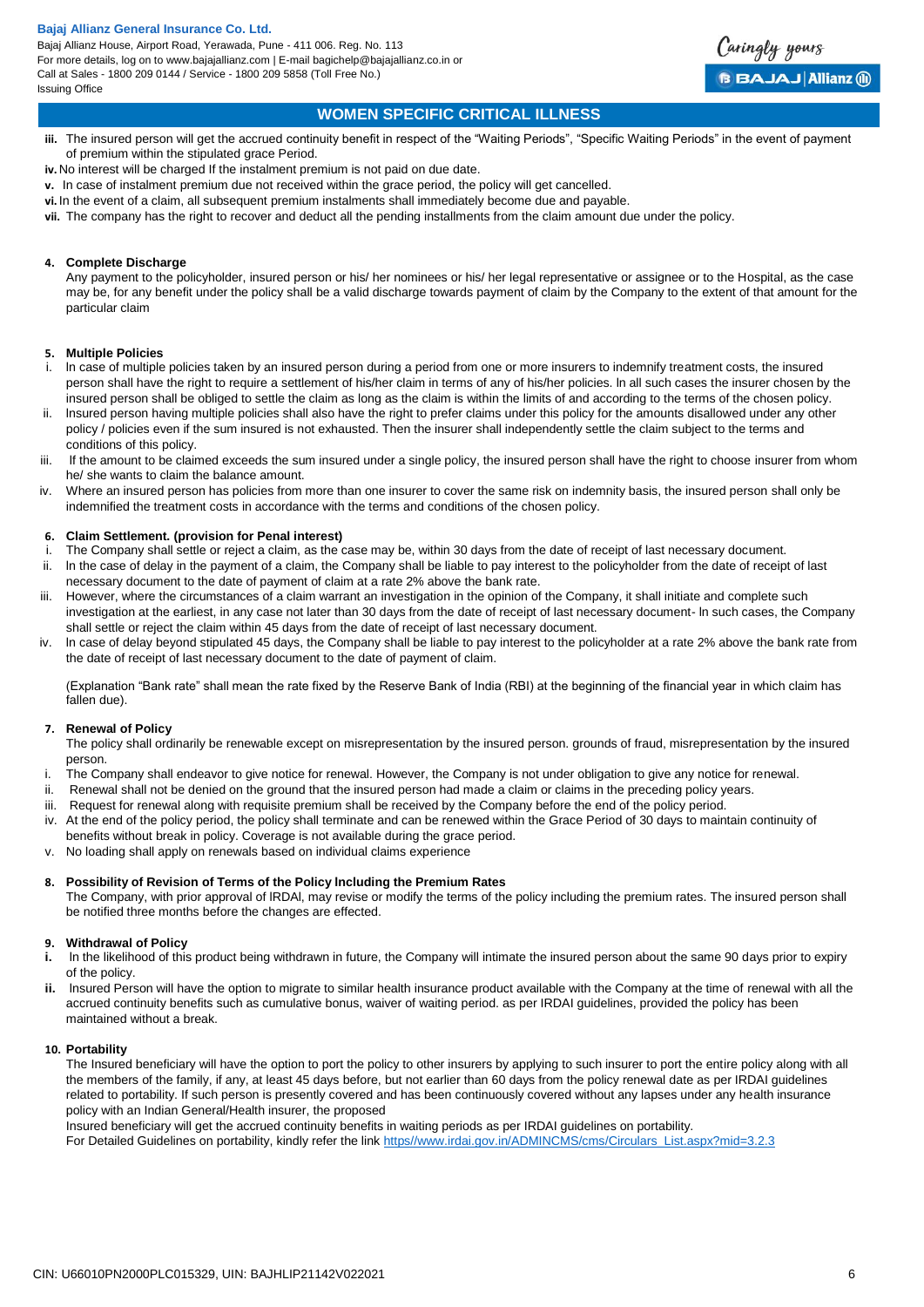

## **WOMEN SPECIFIC CRITICAL ILLNESS**

## **11. Moratorium Period**

After completion of eight continuous years under this policy no look back would be applied. This period of eight years is called as moratorium period.

The moratorium would be applicable for the sums insured of the first policy and subsequently completion of eight continuous years would be applicable from date of enhancement of sums insured only on the enhanced limits. After the expiry of Moratorium Period no claim under this policy shall be contestable except for proven fraud and permanent exclusions specified in the policy contract. The policies would however be subject to all limits, sub limits, co-payments, deductibles as per the policy contract

## **12. Cancellation**

**i.** The policyholder may cancel this policy by giving 15days' written notice and in such an event, the Company shall refund premium for the unexpired policy period as detailed below.

## **Cancellation grid for premium received on annual & long term basis and refund is as under**

|                                                         |                 | <b>Premium Refund</b>             |                 |
|---------------------------------------------------------|-----------------|-----------------------------------|-----------------|
| Period in Risk                                          | Policy Period 1 | Policy Period 2                   | Policy Period 3 |
|                                                         | Year            | Year                              | Year            |
| Within 15 Days                                          |                 | As per Free Look Period Condition |                 |
| Exceeding 15 days but less than or equal to 1 month     | 75.00%          | 75.00%                            | 80.00%          |
| Exceeding 1 month but less than or equal to 3 months    | 50.00%          | 75.00%                            | 80.00%          |
| Exceeding 3 months but less than or equal to 6 months   | 25.00%          | 65.00%                            | 75.00%          |
| Exceeding 6 months but less than or equal to 12 months  | $0.00\%$        | 45.00%                            | 60.00%          |
| Exceeding 12 months but less than or equal to 15 months | $0.00\%$        | 30.00%                            | 50.00%          |
| Exceeding 15 months but less than or equal to 18 months | $0.00\%$        | 20.00%                            | 45.00%          |
| Exceeding 18 months but less than or equal to 24 months | $0.00\%$        | $0.00\%$                          | 30.00%          |
| Exceeding 24 months but less than or equal to 27 months | $0.00\%$        | $0.00\%$                          | 20.00%          |
| Exceeding 27 months but less than or equal to 30 months | $0.00\%$        | $0.00\%$                          | 15.00%          |
| Exceeding 30 months but less than or equal to 36 months | $0.00\%$        | $0.00\%$                          | $0.00\%$        |

## **Cancellation grid for premium received on instalment basis and refund is as under**

The premium will be refunded as per the below table

|                                                       | <b>Premium Refund</b> | <b>Premium Refund</b>             | <b>Premium Refund</b> |
|-------------------------------------------------------|-----------------------|-----------------------------------|-----------------------|
| Period in Risk (from latest instalment date)          | % of Monthly Premium  | % of quarterly                    | % of Half Yearly      |
|                                                       |                       | Premium                           | Premium               |
| Within 15 days from 1 <sup>st</sup> Installment date  |                       | As per Free Look Period Condition |                       |
| Exceeding 15 days but less than or equal to 3 months  |                       |                                   | 30%                   |
|                                                       | No Refund             |                                   |                       |
| Exceeding 3 months but less than or equal to 6 months |                       |                                   | 0%                    |
|                                                       |                       |                                   |                       |

## Note

 The first slab of Number of days "within 15 days" in above table is applicable only in case of new business. In case of renewal policies, period is risk "Exceeding 15 days but less than 3 months" should be read as "within 3 months".

Notwithstanding anything contained herein or otherwise, no refunds of premium shall be made in respect of Cancellation where, any claim has been admitted or has been lodged or any benefit has been availed by the insured person under the policy.

**ii.** The Company may cancel the policy at any time on grounds of misrepresentation non-disclosure of material facts, fraud by the insured person by giving 15 days' written notice. There would be no refund of premium on cancellation on grounds of misrepresentation, non-disclosure of material facts or fraud.

## **13. Fraud**

- i. If any claim made by the Insured beneficiary, is in any respect fraudulent, or if any false statement, or declaration is made or used in support thereof, or if any fraudulent means or devices are used by the Insured beneficiary or anyone acting on his/her behalf to obtain any benefit under this policy, all benefits under this policy and the premium paid shall be forfeited.
- ii. Any amount already paid against claims made under this policy but which are found fraudulent later shall be repaid by all
- recipient(s)/policyholder(s), who has made that particular claim, who shall be jointly and severally liable for such repayment to the insurer. iii. For the purpose of this clause, the expression "fraud" means any of the following acts committed by the Insured beneficiary or by his agent or the hospital/ doctor/any other party acting on behalf of the Insured beneficiary, with intent to deceive the insurer or to induce the insurer to issue
- an insurance policy a) the suggestion, as a fact of that which is not true and which the Insured beneficiary does not believe to be true;
- b) the active concealment of a fact by the Insured beneficiary having knowledge or belief of the fact;
- c) any other act fitted to deceive; and
- d) any such actor omission as the law specially declares to be fraudulent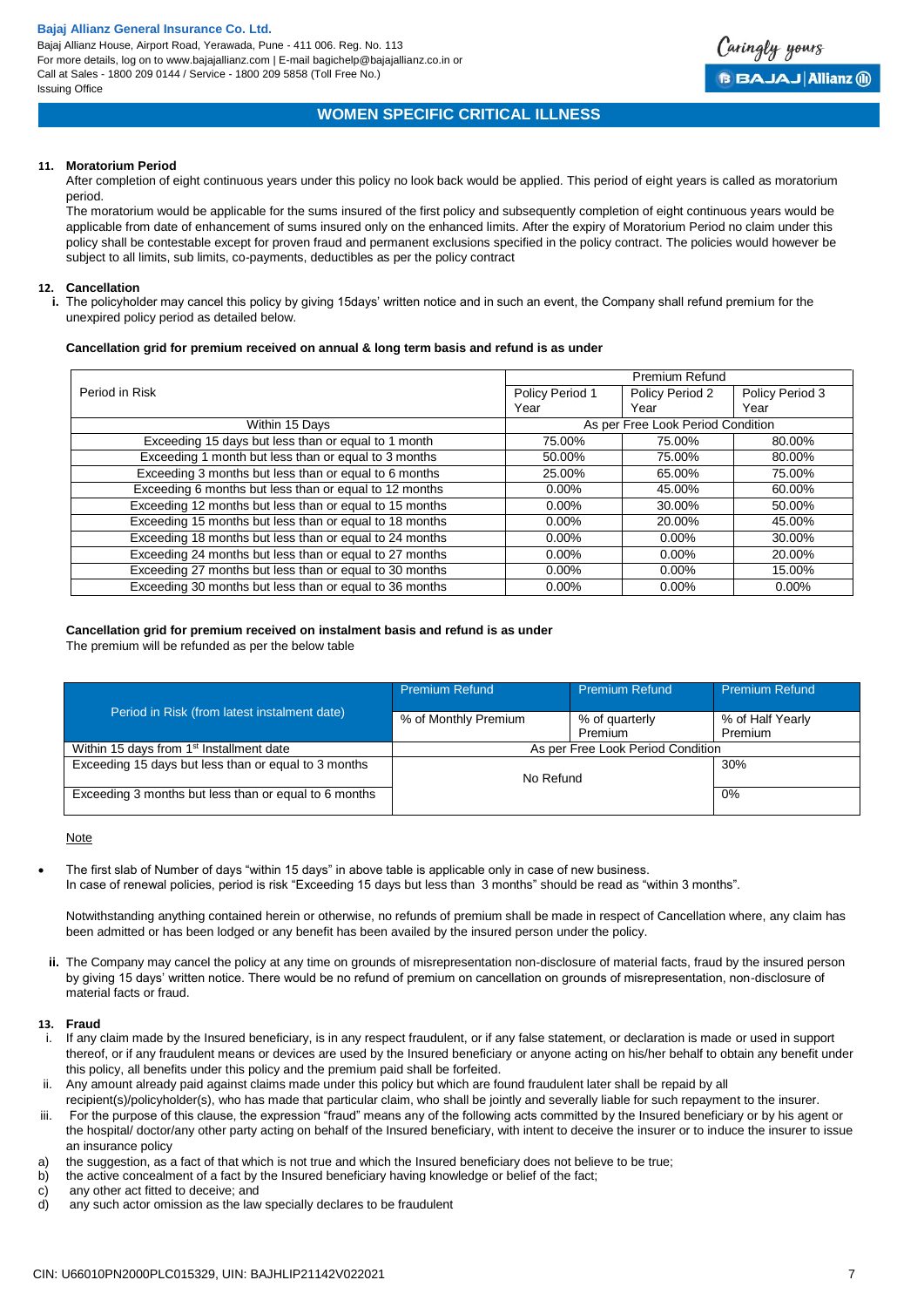

## **WOMEN SPECIFIC CRITICAL ILLNESS**

The Company shall not repudiate the claim and / or forfeit the policy benefits on the ground of Fraud, if the Insured beneficiary / beneficiary can prove that the misstatement was true to the best of his knowledge and there was no deliberate intention to suppress the fact or that such misstatement of or suppression of material fact are within the knowledge of the insurer

## **14. Free Look Period**

The Free Look Period shall be applicable on new individual health insurance policies and not on renewals or at the time of porting/migrating the policy.

The insured person shall be allowed free look period of fifteen days from date of receipt of the policy document to review the terms and conditions of the policy, and to return the same if not acceptable.

- lf the insured has not made any claim during the Free Look Period, the insured shall be entitled to
- i. a refund of the premium paid less any expenses incurred by the Company on medical examination of the insured person and the stamp duty charges or
- ii. where the risk has already commenced and the option of return of the policy is exercised by the insured person, a deduction towards the proportionate risk premium for period of cover or
- iii. where only a part of the insurance coverage has commenced, such proportionate premium commensurate with the insurance coverage during such period

#### **15. Nomination**

The policyholder is required at the inception of the policy to make a nomination for the purpose of payment of claims under the policy in the event of death of the policyholder. Any change of nomination shall be communicated to the company in writing and such change shall be effective only when an endorsement on the policy is made. ln the event of death of the policyholder, the Company will pay the nominee {as named in the Policy Schedule/Policy Certificate/Endorsement (if any) and in case there is no subsisting nominee, to the legal heirs or legal representatives of the policyholder whose discharge shall be treated as full and final discharge of its liability under the policy.

## **16. Migration**

The Insured beneficiary will have the option to migrate the policy to other health insurance products/plans offered by the company by applying for migration of the policy atleast 30 days before the policy renewal date as per IRDAI guidelines on Migration. If such person is presently covered and has been continuously covered without any lapses under any health insurance product/plan offered by the company, the Insured beneficiary will get the accrued continuity benefits in waiting periods as per IRDAI guidelines on migration. For Detailed Guidelines on migration, kindly refer the link [https//www.irdai.gov.in/ADMINCMS/cms/Circulars\\_List.aspx?mid=3.2.3](https://www.irdai.gov.in/ADMINCMS/cms/Circulars_List.aspx?mid=3.2.3)

#### **17. Grievance Redressal Procedure**

The company has always been known as a forward-looking customer centric organization. It takes immense pride in its approach of "Caringly Yours". To provide you with top-notch service on all fronts, the company has provided with multiple platforms via which you can always reach out to us at below mentioned touch points

- 1. Our toll-free number 1-800-209- 5858 or 020-30305858, say Say "Hi" on WhatsApp on +91 7507245858
- 2. Branches for resolution of your grievances / complaints, the Branch details can be found on our website
- [www.bajajallianz.com/branch-locator.html](http://www.bajajallianz.com/branch-locator.html) 3. Register your grievances / complaints on our website
- [www.bajajallianz.com/about-us/customer-service.html](http://www.bajajallianz.com/about-us/customer-service.html)

#### 4. E-mail

- a) Level 1: Write to [bagichelp@bajajallianz.co.in](mailto:bagichelp@bajajallianz.co.in) and for senior citizens to [seniorcitizen@bajajallianz.co.in](mailto:seniorcitizen@bajajallianz.co.in)
- b) Level 2: In case you are not satisfied with the response given to you at Level 1 you may write to our Grievance Redressal Officer at [ggro@bajajallianz.co.in](mailto:ggro@bajajallianz.co.in)
- c) Level 3: If in case, your grievance is still not resolved, and you wish to talk to our care specialist, please give a missed call on +91 80809 45060 OR SMS To 575758 and our care specialist will call you back
- 5. If you are still not satisfied with the decision of the Insurance Company, you may approach the Insurance Ombudsman, established by the Central Government for redressal of grievance. Detailed process along with list of Ombudsman offices are available at [www.cioins.co.in/ombudsman.html](http://www.cioins.co.in/ombudsman.html)

The contact details of the Ombudsman offices are mentioned in **Annexure I**

## **SECTION E) CONDITIONS- SPECIFIC TERMS AND CLAUSES**

#### **18. Due Observance**

The due observance of and compliance with the terms, provisions, warranties and conditions of this Policy in so far as they relate to anything to be done or complied with by the Insured and/or the Named Insured shall be a condition precedent to the Company's liability under this Policy.

#### **19. Discounts**

Long Term Policy Discount

- a. 4 % discount is applicable if policy is opted for 2 years
- b. 8 % discount is applicable if policy is opted for 3 years
- This is not applicable if premium is paid in instalments.

## **20. Payment of Claims**

- You agree that We need only make payment when You or someone claiming on Your behalf has provided Us with necessary documentation and information.
- ii. If the insurer, for any reasons decides to reject the claim under the policy the reasons regarding the rejection shall be communicated to the insured in writing within 30 days of the receipt of documents. The insured may take recourse to the Grievance Redressal procedure stated under policy.

## **21. Territorial Limits & Governing Law**

The Company's liability to make any payment shall be within India and in Indian Rupees only.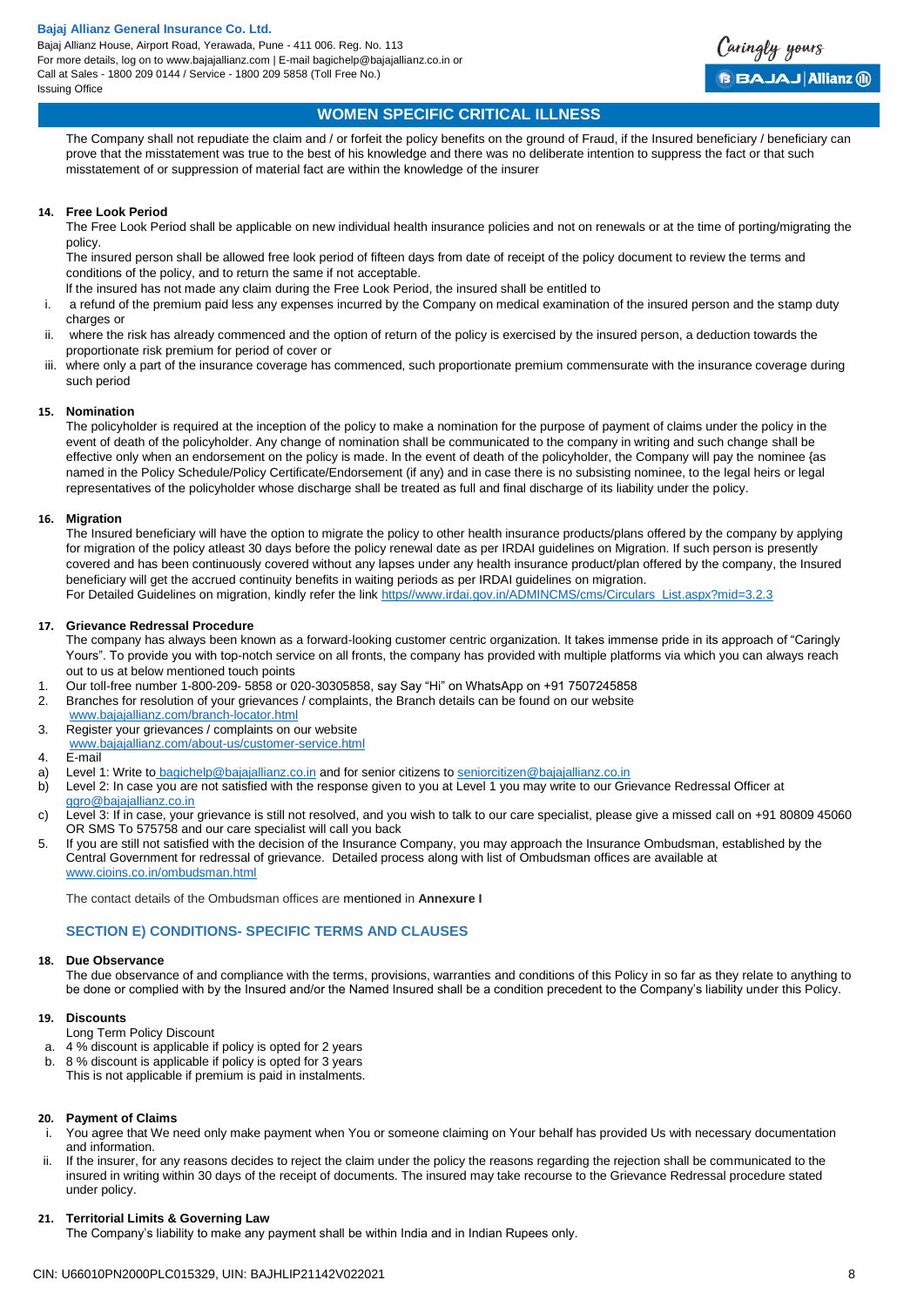Bajaj Allianz House, Airport Road, Yerawada, Pune - 411 006. Reg. No. 113 For more details, log on to www.bajajallianz.com | E-mail bagichelp@bajajallianz.co.in or Call at Sales - 1800 209 0144 / Service - 1800 209 5858 (Toll Free No.) Issuing Office



## **WOMEN SPECIFIC CRITICAL ILLNESS**

## **22. Arbitration and Reconciliation**

- a. If any dispute or difference shall arise as to the quantum to be paid under the policy (liability being otherwise admitted) such difference shall independently of all other questions be referred to decision of a sole arbitrator in writing by the parties or if they cannot agree upon a single arbitrator within 30 days of any party invoking arbitration, the same shall be referred to a panel of the arbitrators comprising of two arbitrators, one appointed by each of the parties to the dispute/ difference and the third arbitrator to be appointed by such two arbitrators and arbitration shall be conducted under and in accordance with the provisions of the Arbitration and Conciliation Act, 1996. The law of the arbitration will be Indian law, and the seat of the arbitration and venue for all hearings shall be within India.
- b. It is clearly agreed and understood that no difference or dispute shall be referable to arbitration as herein before provided, if the Company has disputed or not accepted liability under or in respect of this policy.
- It is hereby expressly stipulated and declared that it shall be a condition precedent to any right of action or suit upon this policy that award by such arbitrator/arbitrators of the amount of the loss or damage shall be first obtained
- d. If these arbitration provisions are held to be invalid, then all such disputes or differences shall be referred to the exclusive jurisdiction of the Indian Courts.

#### **23. Sum Insured Enhancement**

The Insured member can apply for enhancement of Sum Insured at the time of renewal, by submitting a fresh proposal form to the company.

#### **24. Insured**

No person other than a person named as an Insured shall be covered under this Policy unless and until his name has been notified in writing to the Company. Cover under this Policy shall be withdrawn from any person named as an Insured immediately upon the Named Insured delivering written notice of the same to the Company. The Named Insured agrees to and shall hold the Company harmless against any and all claims, costs and expenses that may result because of the incorrect or unintentional cancellation of this insurance in relation to any Insured.

#### **25. Assignment and Transfer of Insurance Policies (Subject to always that any assignment shall always be subject to provisions of Section 38 of Insurance Act 1938, as amended from time to time)**

- a. A transfer or assignment of a policy of insurance, wholly or in part, whether with or without consideration, may be made only by an endorsement upon the policy itself or by a separate instrument, signed in either case by the transferor or by the assignor or his duly authorised agent and attested by at least one witness, specifically setting forth the fact of transfer or assignment and the reasons thereof, the antecedents of the assignee and the terms on which the assignment is made.
- b. Bajaj Allianz General Insurance Company Limited may, accept the transfer or assignment, or decline to act upon any endorsement made under sub-clause (1) hereinabove, where it has sufficient reason to believe that such transfer or assignment is not bona fide or is not in the interest of the policyholder or in public interest or is for the purpose of trading of insurance policy.
- c. Bajaj Allianz General Insurance Company Limited shall, before refusing to act upon the endorsement, record in writing the reasons for such refusal and communicate the same to the policyholder not later than thirty days from the date of the policyholder giving notice of such transfer or assignment.
- d. Any person aggrieved by the decision of Bajaj Allianz General Insurance Company Limited to decline to act upon such transfer or assignment may within a period of thirty days from the date of receipt of the communication from Bajaj Allianz General Insurance Company Limited containing reasons for such refusal, prefer a claim to the Authority.
- e. Subject to the provisions in sub-clause (2) hereinabove, the transfer or assignment shall be complete and effectual upon the execution of such endorsement or instrument duly attested but except, where the transfer or assignment is in favour of Bajaj Allianz General Insurance Company Limited, shall not be operative as against Bajaj Allianz General Insurance Company Limited, and shall not confer upon the transferee or assignee, or his legal representative, any right to sue for the amount of such policy or the moneys secured thereby until a notice in writing of the transfer or assignment and either the said endorsement or instrument itself or a copy thereof certified to be correct by both transferor and transferee or their duly authorised agents have been delivered to and received by Bajaj Allianz General Insurance Company Limited with written acknowledgement by Bajaj Allianz General Insurance Company Limited

Provided that where Bajaj Allianz General Insurance Company Limited maintains one or more places of business in India, such notice shall be delivered only at the place where the policy is being serviced.

- f. The date on which the notice referred to in sub-clause (5) hereinabove is delivered to Bajaj Allianz General Insurance Company Limited shall regulate the priority of all claims under a transfer or assignment as between persons interested in the policy; and where there is more than one instrument of transfer or assignment the priority of the claims under such instruments shall be governed by the order in which the notices referred to in sub-clause (5) hereinabove are delivered
- Provided that if any dispute as to priority of payment arises as between assignees the dispute shall be referred to the Authority. g. Upon the receipt of the notice referred to in sub-clause (5) hereinabove, Bajaj Allianz General Insurance Company Limited shall record the fact of such transfer or assignment together with the date thereof and the name of the transferee or the assignee and shall, on the request of the
- person by whom the notice was given, or of the transferee or assignee, on payment of such fee as may be specified by the regulations, grant a written acknowledgement of the receipt of such notice; and any such acknowledgement shall be conclusive evidence against Bajaj Allianz General Insurance Company Limited that he has duly received the notice to which such acknowledgement relates.
- h. Subject to the terms and conditions of the transfer or assignment, the insure shall, from the date of the receipt of the notice referred to in subclause (5) hereinabove, recognize the transferee or assignee named in the notice as the absolute transferee or assignee entitled to benefit under the policy, and such person shall be subject to all liabilities and equities to which the transferor or assignor was subject at the date of the transfer or assignment and may institute any proceedings in relation to the policy, obtain a loan under the policy or surrender the policy without obtaining the consent of the transferor or assignor or making him a party to such proceedings.

Explanation.—Except where the endorsement referred to in sub-clause (1) hereinabove expressly indicates that the assignment or transfer is conditional in terms of sub-clause (10) hereunder, every assignment or transfer shall be deemed to be an absolute assignment or transfer and the assignee or transferee, as the case may be, shall be deemed to be the absolute assignee or transferee respectively.

- i. Any rights and remedies of an assignee or transferee of a policy of life insurance under an assignment or transfer effected prior to the commencement of the Insurance Laws (Amendment) Act, 2015 shall not be affected by the provisions of this clause.
- j. Notwithstanding any law or custom having the force of law to the contrary, an assignment in favour of a person made upon the condition that—<br>In the proceeds under the policy shall become payable to the policyholder or t The proceeds under the policy shall become payable to the policyholder or the nominee or nominees in the event of either the assignee or transferee predeceasing the insured; or
- II. If the insured surviving the term of the policy, the Conditional Assignment shall be valid

Provided that a conditional assignee shall not be entitled to obtain a loan on the policy or surrender a policy.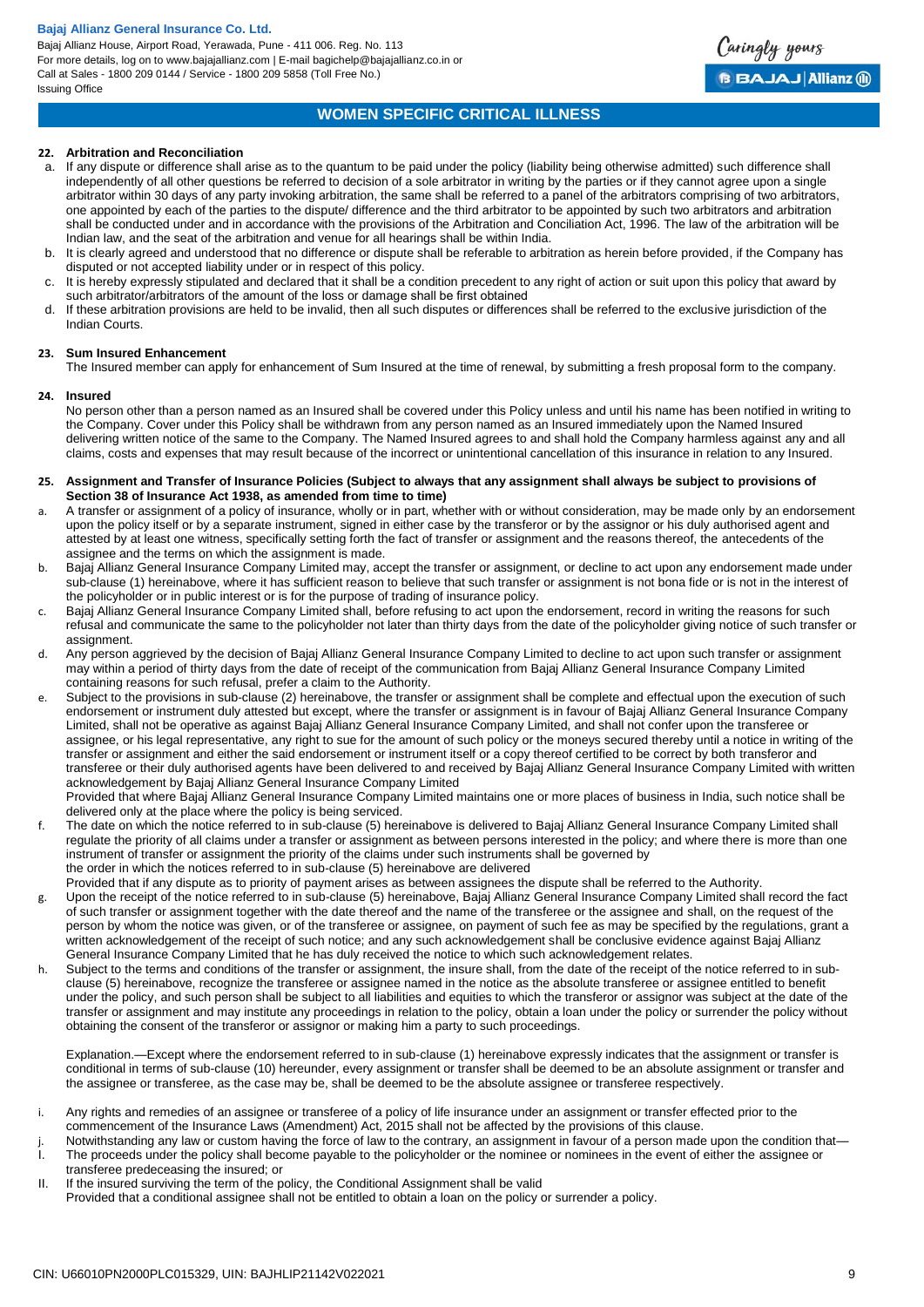

## **WOMEN SPECIFIC CRITICAL ILLNESS**

k. In the case of the partial assignment or transfer of a policy of insurance under sub-clause (1) hereinabove, the liability of Bajaj Allianz General Insurance Company Limited shall be limited to the amount secured by partial assignment or transfer and such policyholder shall not be entitled to further assign or transfer the residual amount payable under the same policy.

### **26. Entire Contract**

The Policy constitutes the complete contract of insurance. No change or alteration shall be valid or effective unless approved in writing by Us, which approval shall be evidenced by an endorsement on the Schedule.

## **SECTION E) CONDITIONS- OTHERS TERMS AND CONDITIONS**

### **27. Claim Procedure**

- a. You or someone claiming on Your behalf must inform Us in writing immediately within 48 hours of diagnosis of any of the listed Critical Illnesses.
- b. You must immediately consult a Doctor and follow the advice and treatment that he recommends.
- c. You must have Yourself examined by Our medical advisors if We ask for this, and as often as We consider this to be necessary at Our cost.
- d. You or someone claiming on Your behalf must promptly and in any event within 30 days of diagnosis of any of the listed Critical Illnesses /discharge from the Hospital (if admitted) give Us the documentation as per the claims documents list specified below.

#### **\*Note**

Waiver of conditions (a) and (d) may be considered in extreme cases of hardship where it is proved to the satisfaction of the Company that under the circumstances in which the insured was placed it was not possible from him or any other person to give notice or file claim within the prescribed time limit.

Claim documents to be submitted for claim

- Critical Illness Insurance Claim Form duly signed by the insured along with NEFT Form signed by the Claimant
- Original Discharge Summary / Discharge Certificate.
- Original Final Hospital Bill
- Policy copy
- First consultation letter for Illness
- Medical certificate for the duration of illness
- All required Original Investigation Reports as per the Illness
- Medical certification from specialist
- Aaadhar card & PAN card Copies (Not mandatory if the same is linked with the policy while issuance or in previous claim)

#### **Annexure I Contact details of the Ombudsman offices**

| <b>Office Details</b>                                                                                                                                                                                                                                                                            | <b>Jurisdiction of Office</b><br><b>Union Territory, District)</b> |
|--------------------------------------------------------------------------------------------------------------------------------------------------------------------------------------------------------------------------------------------------------------------------------------------------|--------------------------------------------------------------------|
| <b>AHMEDABAD -</b><br>Insurance Ombudsman<br>Office of the Insurance Ombudsman,<br>Jeevan Prakash Building, 6th floor,<br>Tilak Marg, Relief Road,<br>AHMEDABAD - 380 001.<br>Tel.: 079 - 25501201/02/05/06<br>Email: bimalokpal.ahmedabad@cioins.co.in                                          | Gujarat, Dadra & Nagar Haveli, Daman and Diu                       |
| <b>BENGALURU-</b><br>Insurance Ombudsman<br>Office of the Insurance Ombudsman,<br>Jeevan Soudha Building, PID No. 57-27-N-19<br>Ground Floor, 19/19, 24th Main Road,<br>JP Nagar, Ist Phase, Bengaluru - 560 078.<br>Tel.: 080 - 26652048 / 26652049<br>Email: bimalokpal.bengaluru@cioins.co.in | Karnataka.                                                         |
| <b>BHOPAL-</b><br>Insurance Ombudsman<br>Office of the Insurance Ombudsman.<br>Janak Vihar Complex, 2nd Floor,<br>6, Malviya Nagar, Opp. Airtel Office,<br>Near New Market, Bhopal - 462 003.<br>Tel.: 0755 - 2769201 / 2769202<br>Email: bimalokpal.bhopal@cioins.co.in                         | Madhya Pradesh<br>Chattisgarh.                                     |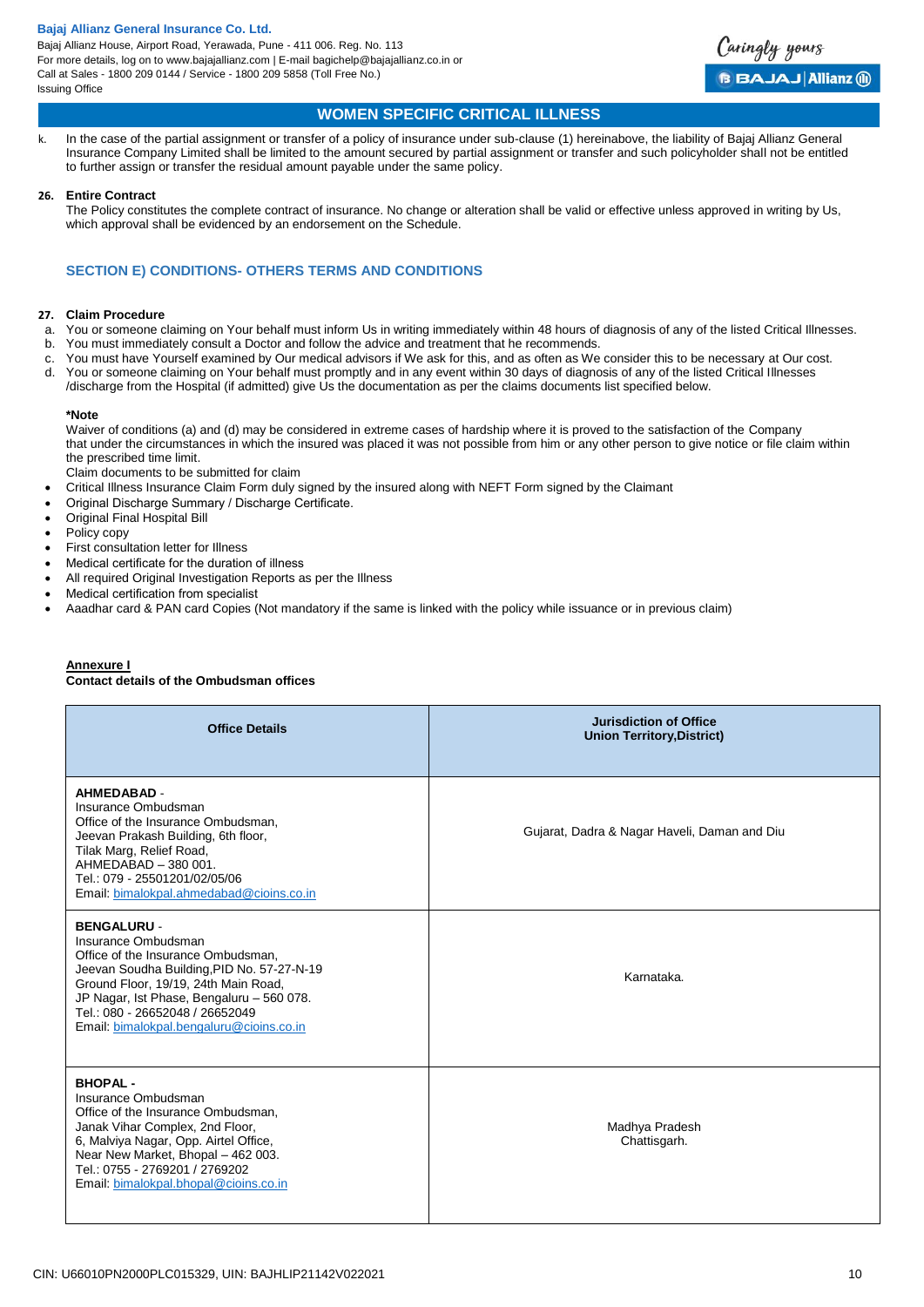Bajaj Allianz House, Airport Road, Yerawada, Pune - 411 006. Reg. No. 113 For more details, log on to www.bajajallianz.com | E-mail bagichelp@bajajallianz.co.in or Call at Sales - 1800 209 0144 / Service - 1800 209 5858 (Toll Free No.) Issuing Office



# **WOMEN SPECIFIC CRITICAL ILLNESS**

| <b>Office Details</b>                                                                                                                                                                                                                                                             | <b>Jurisdiction of Office</b><br><b>Union Territory, District)</b>                                                                                           |
|-----------------------------------------------------------------------------------------------------------------------------------------------------------------------------------------------------------------------------------------------------------------------------------|--------------------------------------------------------------------------------------------------------------------------------------------------------------|
| <b>BHUBANESHWAR-</b><br>Insurance Ombudsman<br>Office of the Insurance Ombudsman,<br>62, Forest park,<br>Bhubaneswar - 751 009.<br>Tel.: 0674 - 2596461 /2596455<br>Email: bimalokpal.bhubaneswar@cioins.co.in                                                                    | Orissa.                                                                                                                                                      |
| <b>CHANDIGARH-</b><br>Insurance Ombudsman<br>Office of the Insurance Ombudsman,<br>S.C.O. No. 101, 102 & 103, 2nd Floor,<br>Batra Building, Sector 17 - D,<br>Chandigarh - 160 017.<br>Tel.: 0172 - 2706196 / 2706468<br>Email: bimalokpal.chandigarh@cioins.co.in                | Punjab, Haryana (excluding Gurugram, Faridabad, Sonepat and<br>Bahadurgarh), Himachal Pradesh, Union Territories of Jammu &<br>Kashmir, Ladakh & Chandigarh. |
| <b>CHENNAI -</b><br>Insurance Ombudsman<br>Office of the Insurance Ombudsman,<br>Fatima Akhtar Court, 4th Floor, 453,<br>Anna Salai, Teynampet,<br>CHENNAI - 600 018.<br>Tel.: 044 - 24333668 / 24335284<br>Email: bimalokpal.chennai@cioins.co.in                                | Tamil Nadu, PuducherryTown and Karaikal (which are part of Puducherry)                                                                                       |
| DELHI-<br>Insurance Ombudsman<br>Office of the Insurance Ombudsman,<br>2/2 A, Universal Insurance Building,<br>Asaf Ali Road,<br>New Delhi - 110 002.<br>Tel.: 011 - 23232481/23213504<br>Email: bimalokpal.delhi@cioins.co.in                                                    | Delhi & following Districts of Haryana - Gurugram, Faridabad, Sonepat &<br>Bahadurgarh.                                                                      |
| <b>GUWAHATI-</b><br>Insurance Ombudsman<br>Office of the Insurance Ombudsman,<br>Jeevan Nivesh, 5th Floor,<br>Nr. Panbazar over bridge, S.S. Road,<br>Guwahati - 781001 (ASSAM).<br>Tel.: 0361 - 2632204 / 2602205<br>Email: bimalokpal.guwahati@cioins.co.in                     | Assam, Meghalaya, Manipur, Mizoram, Arunachal Pradesh, Nagaland and<br>Tripura.                                                                              |
| <b>HYDERABAD -</b><br>Insurance Ombudsman<br>Office of the Insurance Ombudsman,<br>6-2-46, 1st floor, "Moin Court",<br>Lane Opp. Saleem Function Palace,<br>A. C. Guards, Lakdi-Ka-Pool, Hyderabad - 500 004.<br>Tel.: 040 - 23312122<br>Email: bimalokpal.hyderabad@cioins.co.in | Andhra Pradesh, Telangana, Yanam and part of Union Territory of<br>Puducherry.                                                                               |
| <b>JAIPUR -</b><br>Insurance Ombudsman<br>Office of the Insurance Ombudsman,<br>Jeevan Nidhi - II Bldg., Gr. Floor,<br>Bhawani Singh Marg,<br>Jaipur - 302 005.                                                                                                                   | Rajasthan.                                                                                                                                                   |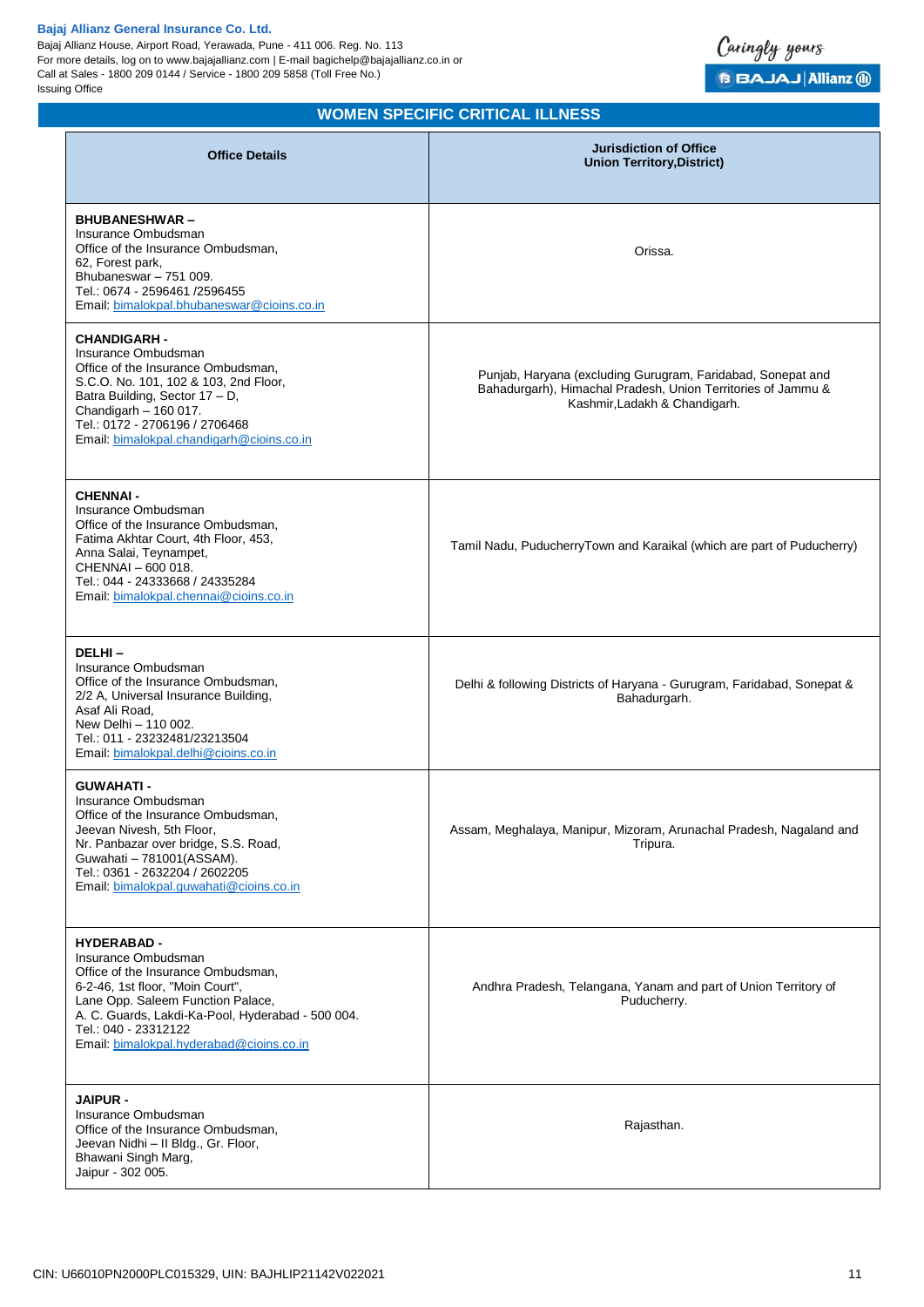Bajaj Allianz House, Airport Road, Yerawada, Pune - 411 006. Reg. No. 113 For more details, log on to www.bajajallianz.com | E-mail bagichelp@bajajallianz.co.in or Call at Sales - 1800 209 0144 / Service - 1800 209 5858 (Toll Free No.) Issuing Office



# **WOMEN SPECIFIC CRITICAL ILLNESS**

| <b>Office Details</b>                                                                                                                                                                                                                                                | <b>Jurisdiction of Office</b><br><b>Union Territory, District)</b>                                                                                                                                                                                                                                                                                                                                                                                                                          |
|----------------------------------------------------------------------------------------------------------------------------------------------------------------------------------------------------------------------------------------------------------------------|---------------------------------------------------------------------------------------------------------------------------------------------------------------------------------------------------------------------------------------------------------------------------------------------------------------------------------------------------------------------------------------------------------------------------------------------------------------------------------------------|
| Tel.: 0141 - 2740363<br>Email: bimalokpal.jaipur@cioins.co.in                                                                                                                                                                                                        |                                                                                                                                                                                                                                                                                                                                                                                                                                                                                             |
| <b>ERNAKULAM-</b><br>Insurance Ombudsman<br>Office of the Insurance Ombudsman,<br>2nd Floor, Pulinat Bldg.,<br>Opp. Cochin Shipyard, M. G. Road,<br>Ernakulam - 682 015.<br>Tel.: 0484 - 2358759 / 2359338<br>Email: bimalokpal.ernakulam@cioins.co.in               | Kerala, Lakshadweep, Mahe-a part of Union Territory of Puducherry.                                                                                                                                                                                                                                                                                                                                                                                                                          |
| KOLKATA -<br>Insurance Ombudsman<br>Office of the Insurance Ombudsman.<br>Hindustan Bldg. Annexe, 4th Floor,<br>4, C.R. Avenue,<br>KOLKATA - 700 072.<br>Tel.: 033 - 22124339 / 22124340<br>Email: bimalokpal.kolkata@cioins.co.in                                   | West Bengal, Sikkim, Andaman & Nicobar Islands.                                                                                                                                                                                                                                                                                                                                                                                                                                             |
| <b>LUCKNOW-</b><br>Insurance Ombudsman<br>Office of the Insurance Ombudsman,<br>6th Floor, Jeevan Bhawan, Phase-II,<br>Nawal Kishore Road, Hazratganj,<br>Lucknow - 226 001.<br>Tel.: 0522 - 2231330 / 2231331<br>Email: bimalokpal.lucknow@cioins.co.in             | Districts of Uttar Pradesh: Lalitpur, Jhansi, Mahoba, Hamirpur, Banda,<br>Chitrakoot, Allahabad, Mirzapur, Sonbhabdra, Fatehpur, Pratapgarh,<br>Jaunpur, Varanasi, Gazipur, Jalaun, Kanpur, Lucknow, Unnao, Sitapur,<br>Lakhimpur, Bahraich, Barabanki, Raebareli, Sravasti, Gonda, Faizabad,<br>Amethi, Kaushambi, Balrampur, Basti, Ambedkarnagar, Sultanpur,<br>Maharajgang, Santkabirnagar, Azamgarh, Kushinagar, Gorkhpur, Deoria,<br>Mau, Ghazipur, Chandauli, Ballia, Sidharathnagar |
| <b>MUMBAI-</b><br>Insurance Ombudsman<br>Office of the Insurance Ombudsman,<br>3rd Floor, Jeevan Seva Annexe,<br>S. V. Road, Santacruz (W),<br>Mumbai - 400 054.<br>Tel.: 69038821/23/24/25/26/27/28/28/29/30/31<br>Email: bimalokpal.mumbai@cioins.co.in            | Goa, Mumbai Metropolitan Region (excluding Navi Mumbai & Thane).                                                                                                                                                                                                                                                                                                                                                                                                                            |
| <b>NOIDA -</b><br>Insurance Ombudsman<br>Office of the Insurance Ombudsman,<br>Bhagwan Sahai Palace<br>4th Floor, Main Road, Naya Bans, Sector 15,<br>Distt: Gautam Buddh Nagar, U.P-201301.<br>Tel.: 0120-2514252 / 2514253<br>Email: bimalokpal.noida@cioins.co.in | State of Uttarakhand and the following Districts of Uttar Pradesh: Agra,<br>Aligarh, Bagpat, Bareilly, Bijnor, Budaun, Bulandshehar, Etah, Kannauj,<br>Mainpuri, Mathura, Meerut, Moradabad, Muzaffarnagar, Oraiyya, Pilibhit,<br>Etawah, Farrukhabad, Firozbad, Gautam Buddh nagar, Ghaziabad, Hardoi,<br>Shahjahanpur, Hapur, Shamli, Rampur, Kashganj, Sambhal, Amroha,<br>Hathras, Kanshiramnagar, Saharanpur.                                                                          |
| <b>PATNA-</b><br>Insurance Ombudsman<br>Office of the Insurance Ombudsman,<br>2nd Floor, Lalit Bhawan,<br>Bailey Road,<br>Patna 800 001.<br>Tel.: 0612-2547068<br>Email: bimalokpal.patna@cioins.co.in                                                               | Bihar,<br>Jharkhand.                                                                                                                                                                                                                                                                                                                                                                                                                                                                        |
| <b>PUNE -</b><br>Insurance Ombudsman<br>Office of the Insurance Ombudsman,<br>Jeevan Darshan Bldg., 3rd Floor,<br>C.T.S. No.s. 195 to 198, N.C. Kelkar Road,<br>Narayan Peth, Pune - 411 030.                                                                        | Maharashtra, Areas of Navi Mumbai and Thane (excluding Mumbai<br>Metropolitan Region).                                                                                                                                                                                                                                                                                                                                                                                                      |